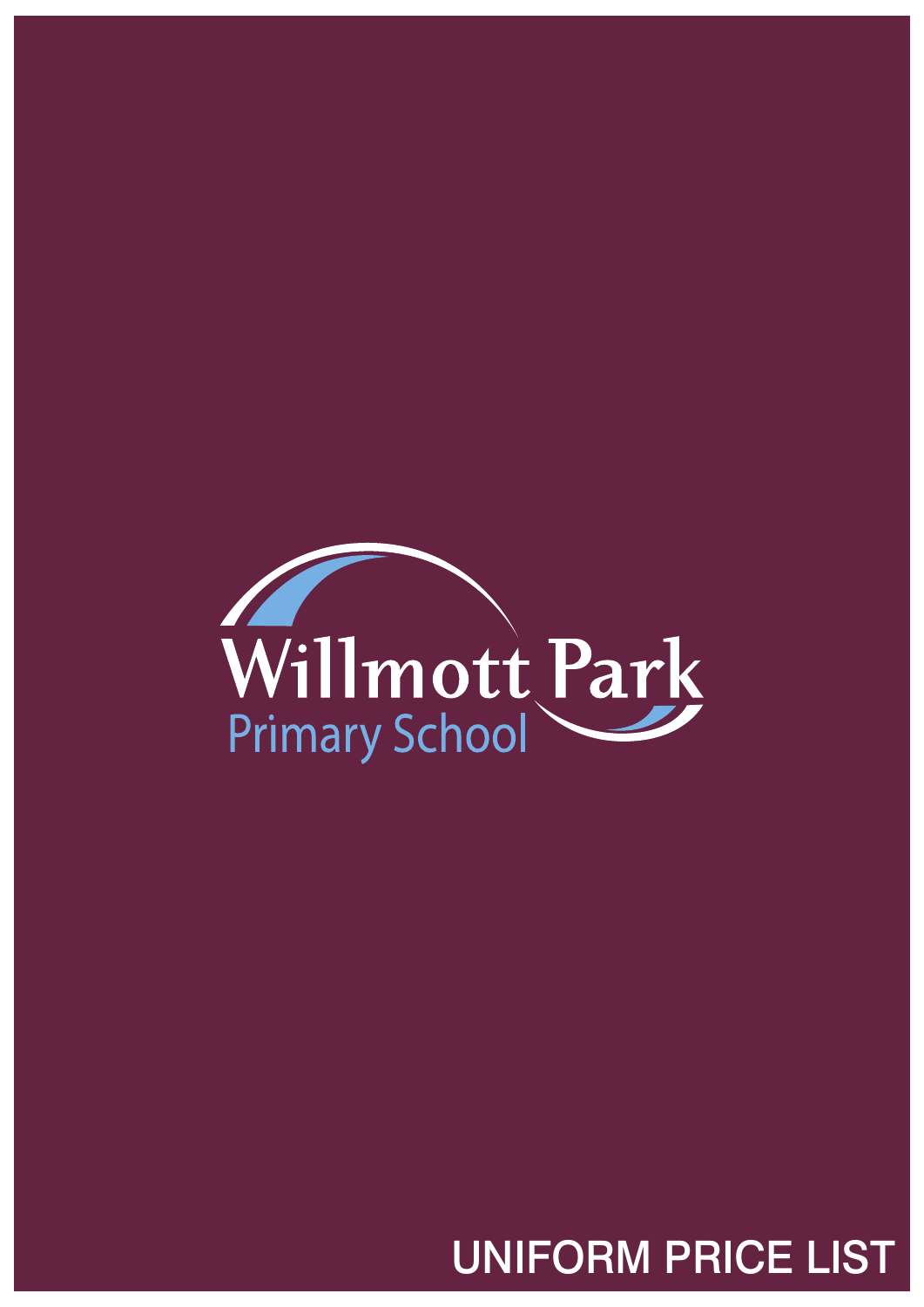

# Willmott Park Primary School



1110130 S/S Polo - Contrast Inserts



1110180 L/S Polo - Contrast Inserts



1100261 Bomber Jacket- Stripe Rib



1100271 Open Hem Rugby Windcheater



1111866 PS- Straight Leg Pant Nylon Cotton TrackSuiting



1100203 Spray Jacket with Contrast Panels



1110345 Cargo Shorts



1110445 Cargo Pants



1100850 Mesh Sport Shorts



1110404 Track Pant Rib Cuff Double Knee





1103068 Semi Fit Darted Dress

1104001 Box Pleat Skirt





1100200 Raincoat





1100380 Artsmock with Print



4700001 Hair Band with Bow

















1100525 Bucket Hat - Poly Cotton

8300396 Primary Pete Bookbag

8302200 Explorer Bag with Laptop Insert



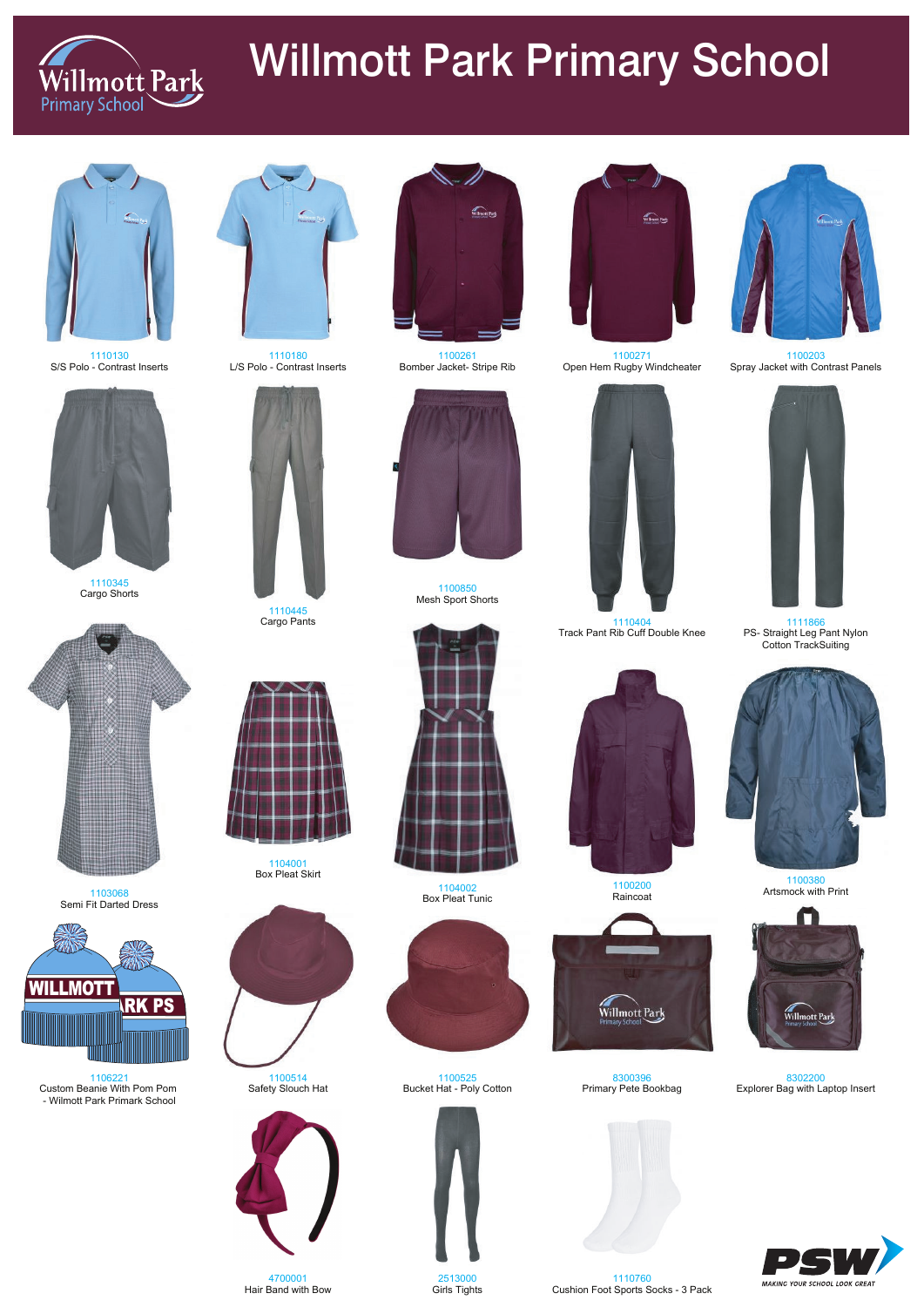

# Willmott Park Primary School

### **Willmott Park Primary School**

Uniform Price List Price as at: 31-08-2020

| <b>General</b>     |                                                       | <b>Colour</b>                     | Logo       | <b>Size</b>                       | Price(\$)      |
|--------------------|-------------------------------------------------------|-----------------------------------|------------|-----------------------------------|----------------|
| 1110130            | S/S Polo - Contrast Inserts                           | Sky Maroon White                  | Embroidery | $4-L$                             | 30.00          |
| 1110180            | L/S Polo - Contrast Inserts                           | Sky Maroon White                  | Embroidery | $4-L$                             | 32.00          |
| 1100261            | Bomber Jacket- Stripe Rib                             | Maroon Sky                        | Embroidery | $4-L$                             | 46.00          |
| 1100271            | Open Hem Rugby Windcheater                            | Maroon Sky                        | Embroidery | $4-14/XS$<br>16/S-18/M            | 41.95<br>45.95 |
| 1100203            | Spray Jacket with Contrast Panels                     | Sky Maroon White                  | Embroidery | $4 - 18/M$                        | 77.00          |
| 1110345            | Cargo Shorts                                          | Grey                              |            | $4-14/XS$<br>16/S-18/M            | 27.95<br>30.95 |
| 1110445            | Cargo Pants                                           | Grey                              |            | $4-14/XS$<br>16/S-18/M            | 35.95<br>39.95 |
| 1100850            | <b>Mesh Sport Shorts</b>                              | Maroon                            |            | 4-10/3XS<br>12/2XS-18/M           | 26.95<br>29.95 |
| 1110404            | <b>Track Pant Rib Cuff Double Knee</b>                | Gunmetal                          |            | $4 - 18/M$                        | 24.00          |
| 1111866            | PS- Straight Leg Pant Nylon Cotton Track Gunmetal     |                                   |            | 4G-12L                            | 23.00          |
| 1103068            | Semi Fit Darted Dress                                 | Grey/White/Maroon Check - 8030    |            | 4G-18G/12L                        | 48.95          |
| 1104001            | <b>Box Pleat Skirt</b>                                | 532-Maroon/Black/Sky Winter Check |            | 12G/6L-16G/10L<br>18G/12L-18G/12L | 52.95<br>63.95 |
| 1104002            | <b>Box Pleat Tunic</b>                                | 532-Maroon/Black/Sky Winter Check |            | 4G-10G                            | 52.95          |
| <b>Accessories</b> |                                                       | <b>Colour</b>                     | Logo       | <b>Size</b>                       | Price(\$)      |
| 1100200            | Raincoat                                              | Maroon                            |            | $4 - 6 - 12 - 14$<br>$S-M-S-M$    | 43.50<br>46.50 |
| 1100380            | <b>Artsmock with Print</b>                            | Navy                              |            | S-XL                              | 19.95          |
| 1106221            | Custom Beanie With Pom Pom - Wilmott Sky Maroon White |                                   |            | ALL-ALL                           | 12.50          |
| 1100514            | Safety Slouch Hat                                     | Maroon                            |            | S-XL                              | 13.95          |
| 1100525            | <b>Bucket Hat - Poly Cotton</b>                       | Maroon                            |            | S-XL                              | 10.95          |
| 8300396            | Primary Pete Bookbag                                  | Maroon                            | <b>NHI</b> | ALL-ALL                           | 13.95          |
| 8302200            | Explorer Bag with Laptop Insert                       | Maroon                            | <b>NHI</b> | ALL-ALL                           | 46.00          |
| 4700001            | Hair Band with Bow                                    | Maroon                            |            | ALL-ALL                           | 10.50          |
| <b>Socks</b>       |                                                       | Colour                            | Logo       | <b>Size</b>                       | Price(\$)      |
| 2513000            | <b>Girls Tights</b>                                   | Grey                              |            | $4 - 6 - 11 - 14$<br>MID-XTALL    | 12.95<br>16.95 |
| 1110760            | <b>Cushion Foot Sports Socks - 3 Pack</b>             | White                             |            | $9 - 12 - OS$                     | 15.95          |



2/283 Rex Road, Campbellfield, VIC. 3061 Phone: (03) 9768 0337

### REGULAR TRADING HOURS

Tues to Fri: 9:00am - 5:00pm Sat: 10:00am - 1:00pm \*Store hours subject to change







COOPER ST